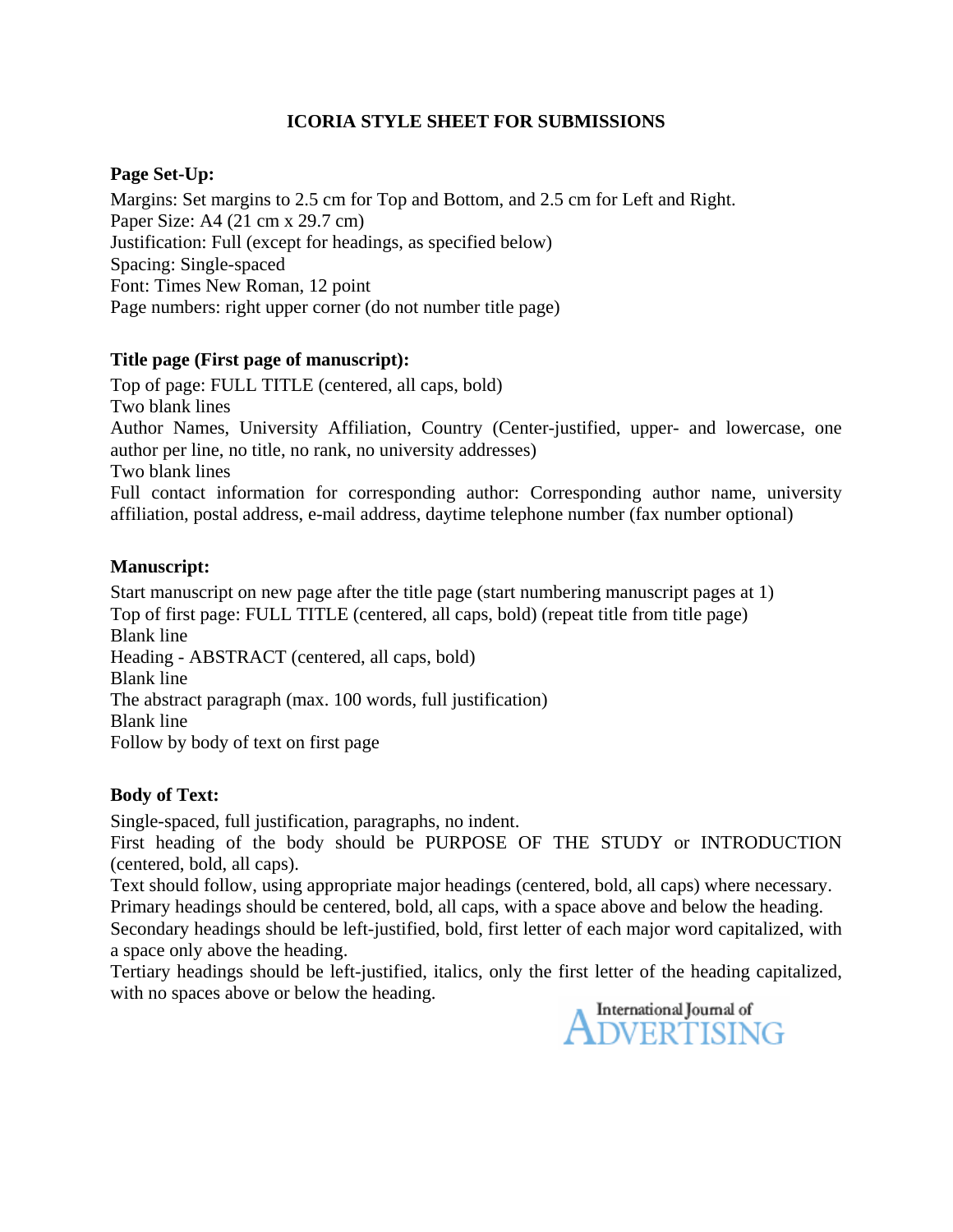## **Tables and Figures:**

Do not include tables and figures in body of text, but on separate pages at the end of the manuscript. All tables and figures must be in electronic form and ready for printing. Authors are responsible for making sure that tables and figures are formatted correctly. Any papers with formatting problems will be returned to the authors via email for correction. Tables must fit in an A4 format with margins set as outlined above.

## **References:**

**References in text**: (Keller, 2003); (Keller and Aaker, 1992); (Keller et al., 2005) (for three authors or more).

A **list of references** is required at the end of the paper. Use referencing style as follows:

- De Pelsmacker, P., Janssens, W., Sterckx, E., Mielants, C. (2006). Fair trade beliefs, attitudes and buying behaviour of Belgian consumers, International Journal of Non-Profit and Voluntary Sector Marketing, 11(2), 125-138.
- De Pelsmacker, P., Janssens, W., Sterckx, E., Mielants, C. (2006). Marketing ethical products: what can we learn from fair-trade consumer behaviour in Belgium?, in: E. Zaccaï (ed.): Sustainable consumption, ecology and fair trade, London: Routledge, 109-126.

For all references: use full justification; single space; indentation: hanging by 0,7 cm.

#### **Maximum Length:**

Five (5) single-spaced A4 pages (excluding title page, tables, figures and references).

## **Example:**

Below follows an example of the manuscript setup:

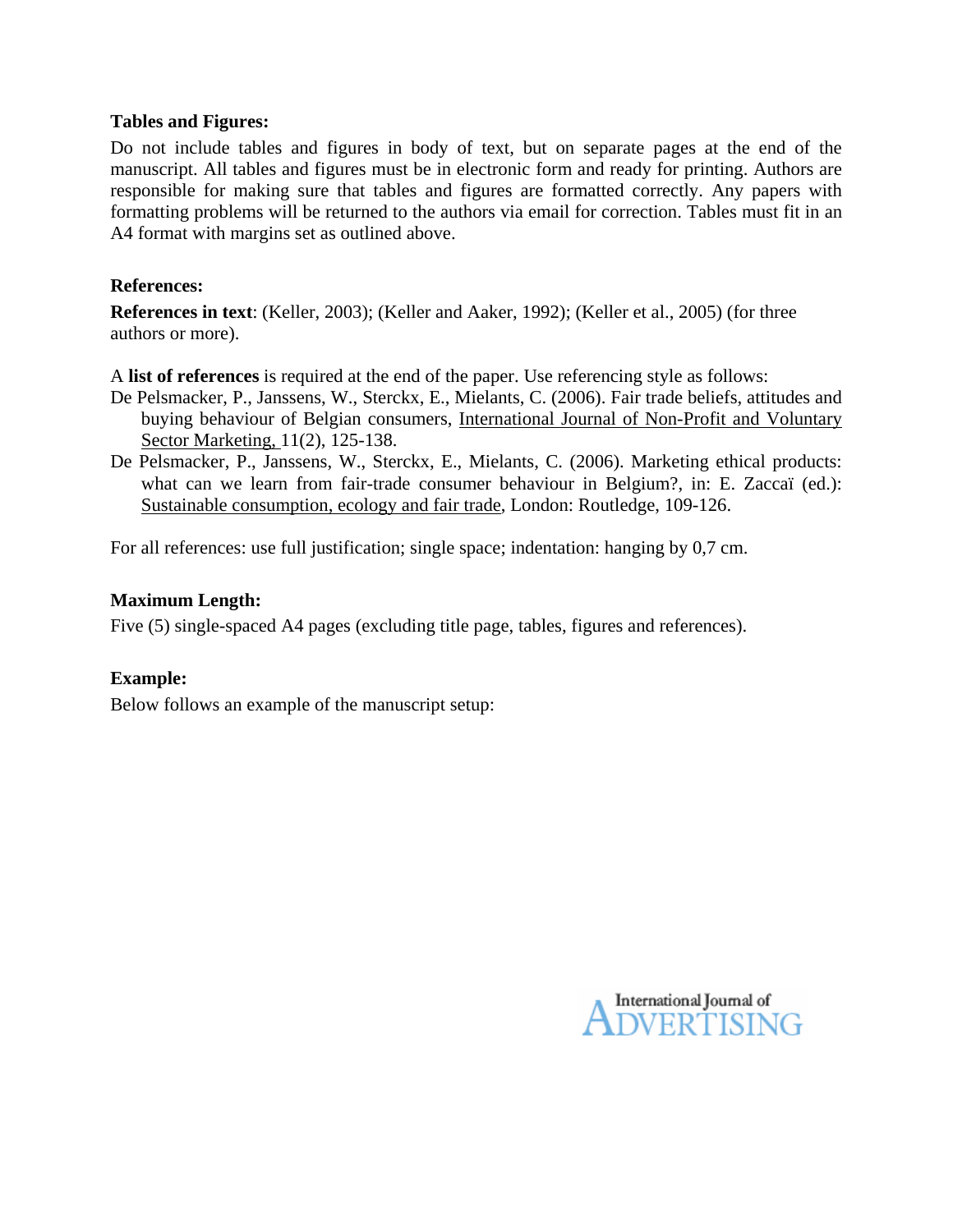## **TITLE OF THE PAPER**

Nathalie Dens, University of Antwerp, Belgium Patick De Pelsmacker, University of Antwerp, Belgium First name Last name, University, Country

Corresponding author: Nathalie Dens University of Antwerp Prinsstraat 13 2000 Antwerp Belgium Email: [nathalie.dens@ua.ac.be](mailto:nathalie.dens@ua.ac.be) Tel: +32 3 275 50 43 (Fax: +32 3 275 50 81) (Fax number optional)